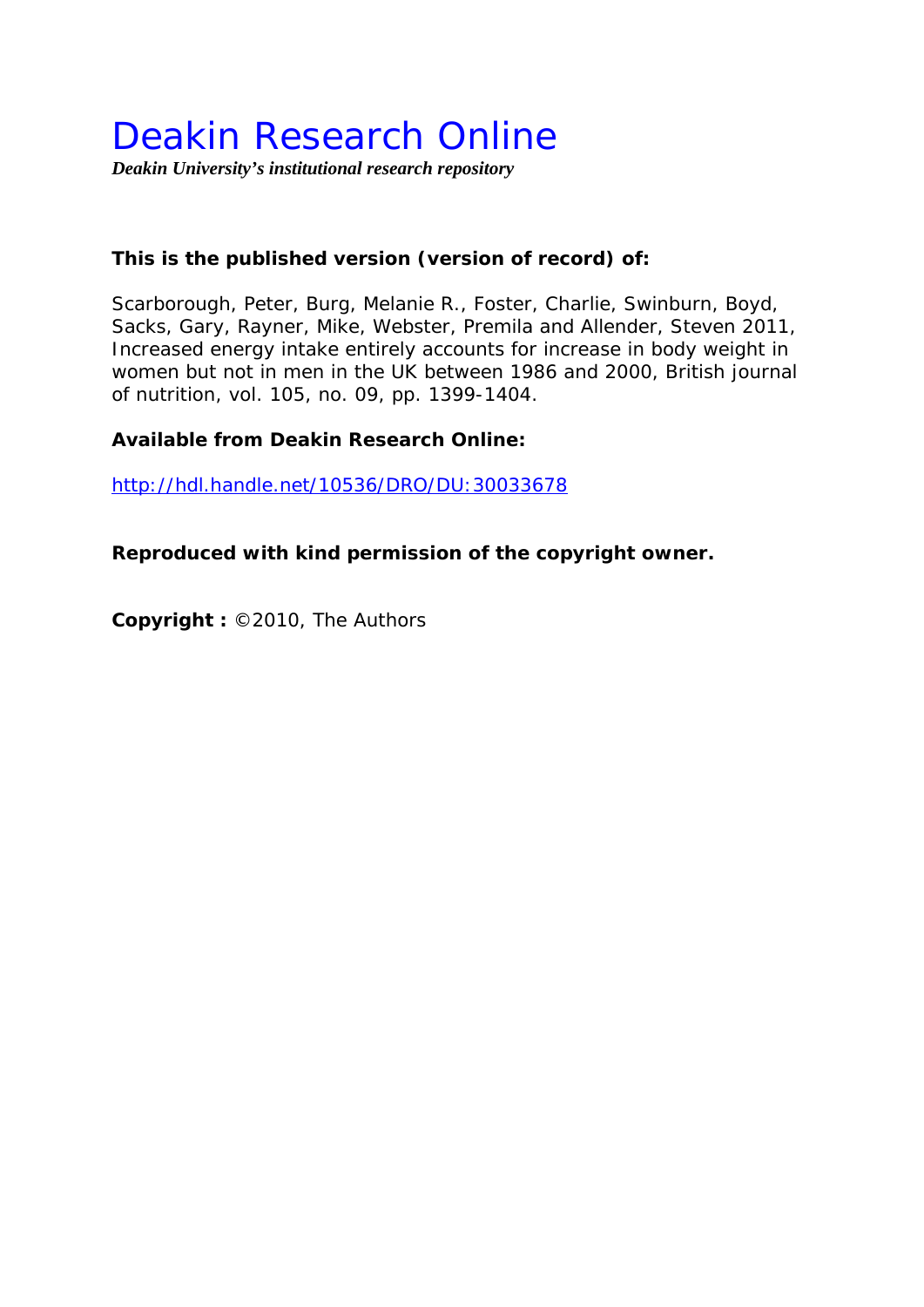# Increased energy intake entirely accounts for increase in body weight in women but not in men in the UK between 1986 and 2000

Peter Scarborough<sup>1</sup>\*, Melanie R. Burg<sup>2</sup>, Charlie Foster<sup>1</sup>, Boyd Swinburn<sup>3</sup>, Gary Sacks<sup>3</sup>, Mike Rayner<sup>1</sup>, Premila Webster<sup>1</sup> and Steven Allender<sup>1,3</sup>

 $^1$ British Heart Foundation Health Promotion Research Group, Department of Public Health, University of Oxford, Old Road Campus, Headington, Oxford OX3 7LF, UK

 $^{2}$ John Radcliffe Hospital, Headington, Oxford OX3 7LF, UK

<sup>3</sup>Faculty of Health, Medicine, Nursing and Behavioural Sciences, Deakin University, Melbourne, VIC, Australia

(Received 17 May 2010 – Revised 3 November 2010 – Accepted 8 November 2010 – First published online 28 December 2010)

## Abstract

There is debate over the casual factors for the rise in body weight in the UK. The present study investigates whether increases between 1986 and 2000 for men and women were a result of increases in mean total energy intake, decreases in mean physical activity levels or both. Estimates of mean total energy intake in 1986 and 2000 were derived from food availability data adjusted for wastage. Estimates of mean body weight for adults aged 19–64 years were derived from nationally representative dietary surveys conducted in 1986–7 and 2000–1. Predicted body weight in 1986 and 2000 was calculated using an equation relating body weight to total energy intake and sex. Differences in predicted mean body weight and actual mean body weight between the two time points were compared. Monte Carlo simulation methods were used to assess the stability of the estimates. The predicted increase in mean body weight due to changes in total energy intake between 1986 and 2000 was 4·7 (95% credible interval 4·2, 5·3) kg for men and 6·4 (95% credible interval 5·9, 7·1) kg for women. Actual mean body weight increased by 7·7 kg for men and 5·4 kg for women between the two time points. We conclude that increases in mean total energy intake are sufficient to explain the increase in mean body weight for women between 1986 and 2000, but for men, the increase in mean body weight is likely to be due to a combination of increased total energy intake and reduced physical activity levels.

Key words: Body weight: Obesity: Diet: Physical activity: Energy intake

The obesity epidemic in the UK is well documented – the prevalence of obesity in adults doubled between 1980 and  $1991^{(1)}$  and has risen by more than 50% since, with more than half of all adults now either overweight or obese<sup> $(2,3)$ </sup>. It is predicted that if current trends continue, then nearly 60 % of the population could be obese by  $2050^{(4)}$ . Weight gain is a result of energy imbalance – total energy intake greater than total energy expenditure, where total energy expenditure consists of energy that is expended both by activity and by BMR. Both BMR and the amount of energy expended by activity are associated with body weight – the greater the mass of the body, the greater the energy required to move it around and the greater the BMR required to sustain it and vice versa. Often this relationship between body weight and energy expenditure is ignored, leading to false conclusions such as 'an increase in dietary energy intake of 100 kJ/d will result in an increase in body weight of  $x \nmid x$  every year',

when in reality the increase in energy intake will produce an increase in body weight in the short term, but the resultant increase in BMR and energy expended in activity will soon result in a new 'settling point' where body weight has reached a new, larger constant. A recent meta-analysis of studies that used the doubly labelled water technique has been used to estimate the relationship between body weight and total energy intake, taking into account the association between BMR, the amount of energy expended through activity and body weight<sup>(5)</sup>. The results of this analysis were applied to differences in mean energy intake in the US population in the early 1970s and early 2000s, and the researchers concluded that virtually all of the increase in mean body weight in the USA between these time points can be accounted for by changes in total energy intake<sup>(6)</sup>.

The relative contribution of increases in energy intake and decreases in physical activity levels to the increase in body

Abbreviation: USDA, US Department of Agriculture.

<sup>\*</sup> Corresponding author: Dr P. Scarborough, email peter.scarborough@dphpc.ox.ac.uk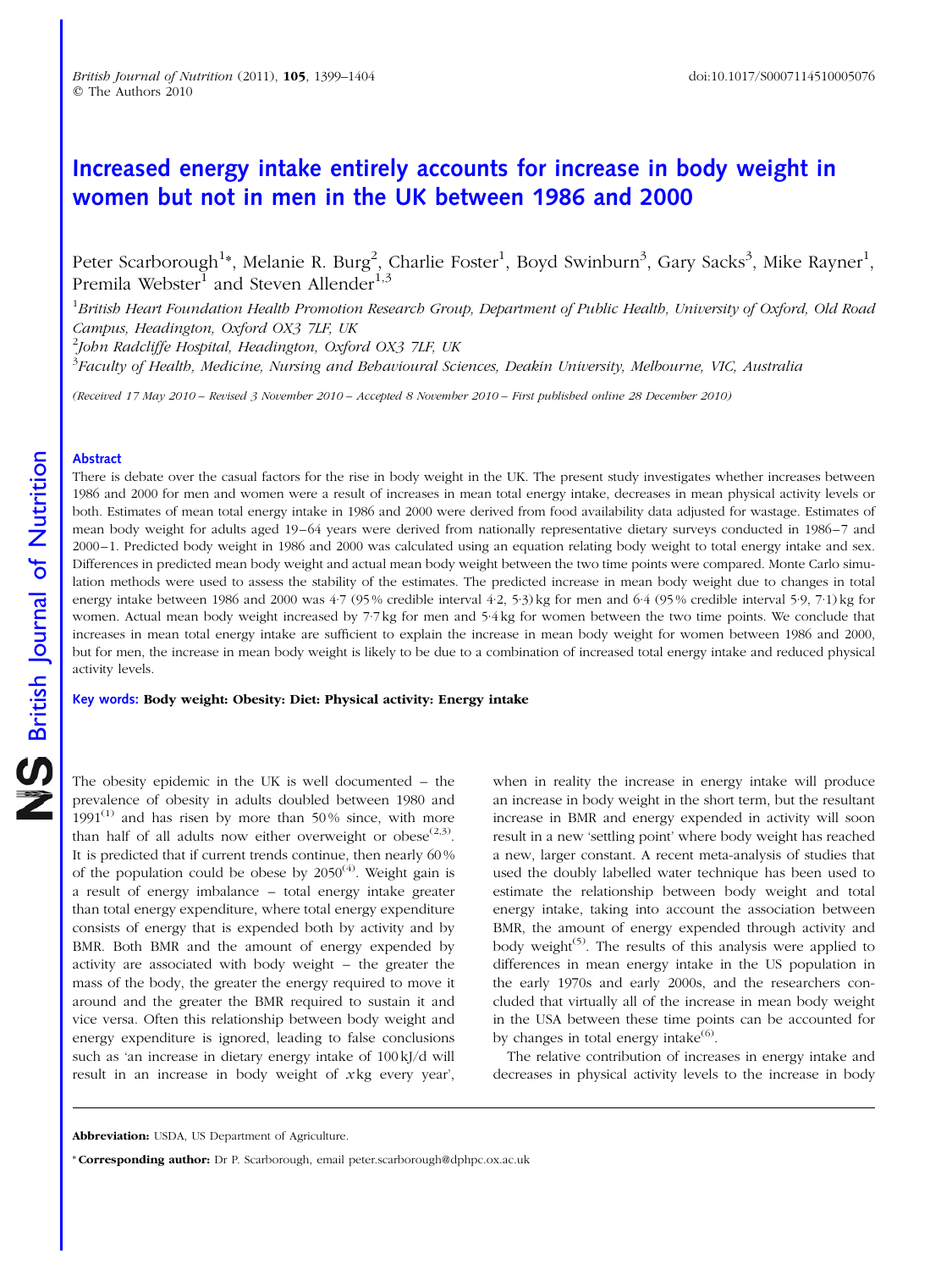weight in the UK is a subject of debate<sup> $(1,7,8)$ </sup>. Untangling these influences is important, to help direct resources towards appropriate strategies to reverse the epidemic $(9)$ . The aim of the present study is to assess the contributions of increases in mean total energy intake and decreases in mean physical activity levels to the increase in mean body weight in the UK between the mid-1980s and early 2000s, using similar methods to those applied to assess the change in mean body weight in the US population between the early 1970s and early  $2000s^{(6)}$ .

#### **Methods**

Sex-specific estimates of mean body weight, height and age were obtained from the Dietary and Nutritional Survey of British Adults,  $1986 - 7^{(10)}$ , and the National Diet and Nutrition Survey,  $2000-1^{(11)}$  – two comparable surveys on a representative sample of a subpopulation of the UK (adults aged 19–64 years resident in Great Britain). Outliers in the height and weight variables were removed from both datasets (weight  $\geq 150 \text{ kg}$  and height  $\geq 200 \text{ cm}$ ). Individuals were also excluded if the measurement of body weight was unlikely to represent usual body weight – this included individuals who reported being ill during the survey period, and women who were either pregnant or breast-feeding. Respondents aged 16–18 years were excluded from the 1986–7 survey in order for the age structure of the two surveys to be comparable. After exclusion, the samples consisted of 1524 participants in the 1986–7 survey and 1315 participants in the 2000–1 survey.

Measures of total energy intake at the two time points were taken from food availability data, collected from food balance sheets prepared by the  $FAO^{(12)}$ . These provide an estimate of the total availability of energy for the UK population (kJ/person per d) by assessing the amount of food commodities annually produced, imported and exported in the UK. The food availability data were adjusted for loss from spoilage and waste using methods developed by the US Department of Agriculture  $(USDA)^{(13)}$ . Estimates of total energy intake for men and women separately were derived by applying the ratio of energy intake in men compared with women derived from the 1986–7 Dietary and Nutrition Survey to the adjusted food availability data (the ratio in 1986–7 (1·43) was virtually identical to the similar ratio recorded in 2000–1 (1·40)).

## Estimation of the influence of change in total energy intake

The derivation of the linear equation linking body weight and total energy intake has been described and discussed elsewhere<sup> $(5,14,15)$ </sup>. Briefly, the equations are derived from linear regressions on 1399 individuals from eight studies that collected data on body weight and total energy intake, collected using doubly labelled water techniques. A linear relationship between energy intake and body weight is assumed for individuals with constant physical activity levels. Each point on the regression line refers to a new 'settling point' of body weight that is achieved if energy intake is altered, and

energy expenditure by BMR and physical activity increases/ decreases accordingly in response to the increase/decrease in body weight.

The equations for male and female are as follows:

Men : total energy intake (kJ/d)  
= 
$$
93.0 \times
$$
 body weight (kg) + 4723.

Women : total energy intake  $(kJ/d)$ 

 $= 72.3 \times$  body weight (kg) + 4873.

It is assumed that any variance around the regression line is due to measurement error or unmeasured variables (primarily physical activity levels).

These equations were applied to populations by substituting 'total energy intake' with 'mean total energy intake' and 'body weight' with 'mean body weight'. Using these equations, the predicted mean body weight of men and women in 1986 and 2000 was calculated from waste-adjusted food availability data. The difference in predicted mean body weights was compared with the difference in actual mean body weights taken from the nutrition survey samples. It was interpreted that the difference in predicted mean body weights represented the difference that can be accounted for by the changes in mean total energy intake, and that any remaining difference in actual mean body weights represented the difference that can be accounted for by the change in mean physical activity levels.

A sensitivity analysis was performed to assess the sensitivity of the results to the regression coefficients calculated using the meta-analysis of doubly labelled water studies. Here, a Monte Carlo simulation with 5000 iterations was performed, which allowed the regression parameters from the meta-analysis to vary following a normal distribution.

No human or animal subjects were used for the present study, which was therefore not submitted for ethical approval.

### **Results**

[Table 1](#page-3-0) provides summary statistics for the two nutrition survey samples, and shows that between 1986 and 2000, mean body weight in men increased by 7·7 kg, and in women, it increased by 5·4 kg. The two samples were not entirely comparable – for example, the latter sample was slightly older and contained substantially fewer women from the manual social classes.

After adjusting the UK food availability data for loss, total energy available/person per d for men was  $10626 \text{ kJ}$ (2530 kcal) in 1986, and 11 063 kJ (2634 kcal) in 2000. For women, this was 7446 kJ (1772 kcal) in 1986 and 7911 kJ (1883 kcal) in 2000. [Table 2](#page-3-0) also shows equivalent estimates using unadjusted food availability data, estimates from 7 d weighed food dairies collected for the nutrition surveys and estimates from food purchase surveys.

Using the equations described earlier, the difference in predicted mean body weights between 1986 and 2000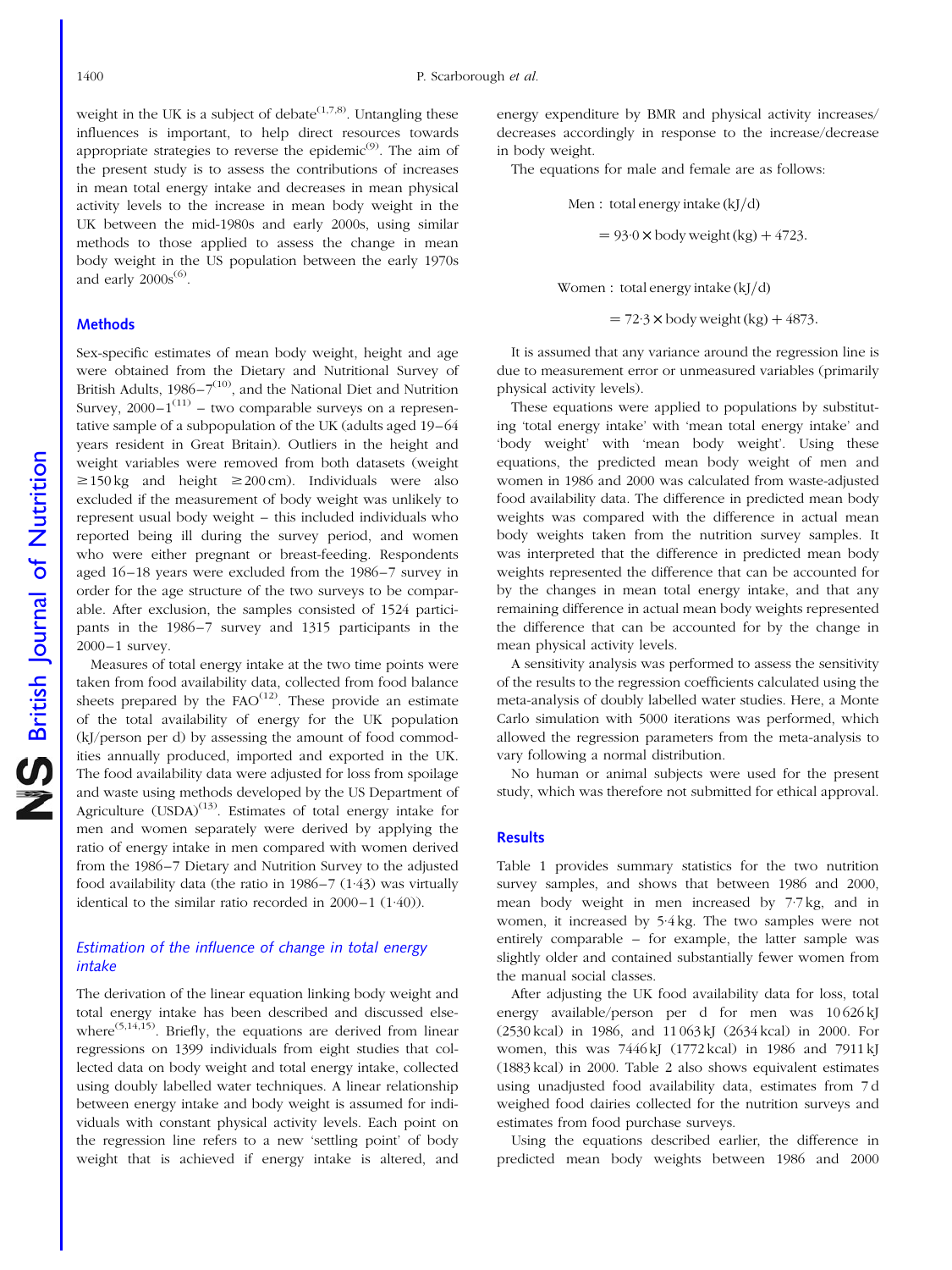<span id="page-3-0"></span>Table 1. Summary statistics comparing the samples of the 1986–7 and 2000–1 dietary surveys

|                         | $1986 - 7$ | $2000 - 1$ | P                      |
|-------------------------|------------|------------|------------------------|
| Men                     |            |            |                        |
| n                       | 822        | 629        |                        |
| Mean age (years)        | 40         | 42         | 0.0027                 |
| Non-white (%)           | 4.2        | 5.2        | 0.6421                 |
| Manual social class (%) | 44.7       | 45.6       | 0.7414                 |
| Mean height (cm)        | 174        | 176        | $<$ 0.0001             |
| Mean weight (kg)        | 76.2       | 83.9       | < 0.0001               |
| Women                   |            |            |                        |
| n                       | 702        | 686        |                        |
| Mean age (years)        | 41         | 43         | 0.0029                 |
| Non-white (%)           | $3-8$      | $6-0$      | 0.0643                 |
| Manual social class (%) | 44.7       | 32.5       | $<$ 0.0001             |
| Mean height (cm)        | 162        | 162        | 1.0000                 |
| Mean weight (kg)        | 63.5       | 68.9       | $<$ 0 $\cdot$ 0001 $<$ |

(i.e. the difference that is due to changes in mean total energy intake) was 4·7 kg for men. Actual population weight gain over this time period (estimated using the dietary surveys) was 7·7 kg, suggesting that change in mean body weight was due to both increased mean total energy intake and decreased mean physical activity levels. For women, the difference in predicted mean body weights between 1986 and 2000 was 6·4 kg. Actual population weight gain over this time period was only 5·4 kg, suggesting that an increase in total energy intake was sufficient to explain the increase in body weight over this time period.

Table 3 shows the results of the sensitivity analysis, and indicates that the results are fairly robust to changes in the regression parameters calculated for the aforementioned equations. For both men and women, the results across the entire of the 95 % credible intervals do not alter the conclusion that increase in body weight in men is due to both increases in total energy intake and decreases in physical activity levels, but for women, the increase in body weight can be explained by increases in total energy intake alone.

Table 2. Estimates of mean total energy intake (kJ/person per d) from unadjusted food balance sheets, adjusted food balance sheets and dietary surveys

|                                 | 1986  | 2000  |
|---------------------------------|-------|-------|
| Men                             |       |       |
| Unadjusted food balance sheets* | 16006 | 16695 |
| Adjusted food balance sheets†   | 10626 | 11063 |
| Dietary surveys <sup>‡</sup>    | 10410 | 9900  |
| Food purchase estimates§        | 10232 | 8651  |
| Women                           |       |       |
| Unadjusted food balance sheets* | 11218 | 11840 |
| Adjusted food balance sheetst   | 7446  | 7911  |
| Dietary surveys <sup>‡</sup>    | 7295  | 7080  |
| Food purchase estimates§        | 7156  | 6049  |

\* Unadjusted food balance sheets present the estimate of available energy from food.

† Adjusted food balance sheets present the estimate of energy availability adjusted for wastage.

‡ Dietary surveys are measures of self-reported food intake using 7 d weighed food diaries.

§ Food purchase estimates are measures derived from purchases of foods consumed within the home adjusted for men and women using a ratio of 1·43 between male and female consumption.

Table 3. Sensitivity of the results to regression parameters

|       | Actual change in<br>mean body wt (kg) | 95% Credible interval<br>in predicted change in<br>mean body wt due to<br>total energy intake (kg) |
|-------|---------------------------------------|----------------------------------------------------------------------------------------------------|
| Men   | 7.7                                   | 4.2, 5.3                                                                                           |
| Women | 5.4                                   | 5.9.7.1                                                                                            |

#### **Discussion**

The results presented here suggest that the increase in body weight in the UK between the mid-1980s and early 2000s has different causal factors for men and women. For men, only part of the increase in body weight can be ascribed to the increase in energy intake, suggesting that reductions in physical activity levels have also played a role. For women, increases in energy intake explain all of the increase in body weight, suggesting that this was the dominant causal factor for increases in body weight over this time period. In order to view these results in context, they should be compared with trend data in both total energy intake and physical activity levels. Both of these variables are difficult to accurately assess, and therefore trends in either are usually provided from updatable proxy measures. In the case of total energy intake, regular British trend data are available for two different proxy measures (food availability and food purchase data), and infrequent trend data are available from dietary surveys, which are designed to directly measure food consumption. Each of these data sources has its own limitations. Food availability data (as is used in the present study) overestimate total energy intake, as they do not account for food wastage at all points of the food chain. In this study, this limitation has been addressed by adjusting the data for loss and wastage at different stages of the food chain<sup> $(13)$ </sup>, but this adjustment will inevitably result in measurement error. Food purchase data also do not take account of food wastage at the consumer level, and most food purchase studies only include foods purchased for consumption within the household. For example, the National Food Survey estimates of energy consumption in 1986 and 2000 in the UK are presented in Table 2, which suggest that energy consumption fell between these two time points<sup> $(16)$ </sup>. But only foods purchased for consumption within the household are included, and using the results as estimates of total energy intake is therefore subject to differential bias if consumption of foods outside of the house increased between 1986 and 2000. Data collected using dietary surveys are capable of providing a direct estimate of total energy intake, but they are subject to differential underreporting (individuals with an unhealthy diet are more likely to under-report than individuals with a healthy diet, and all individuals are more likely to under-report consumption of unhealthy foods than healthy foods)<sup> $(17-19)$ </sup>. The differing limitations of the measures of total energy intake are important to take into account, as different measures of total energy intake produce very different results. It has been shown that trends in total energy intake in the UK derived from food availability data and food survey data are opposed to each other, with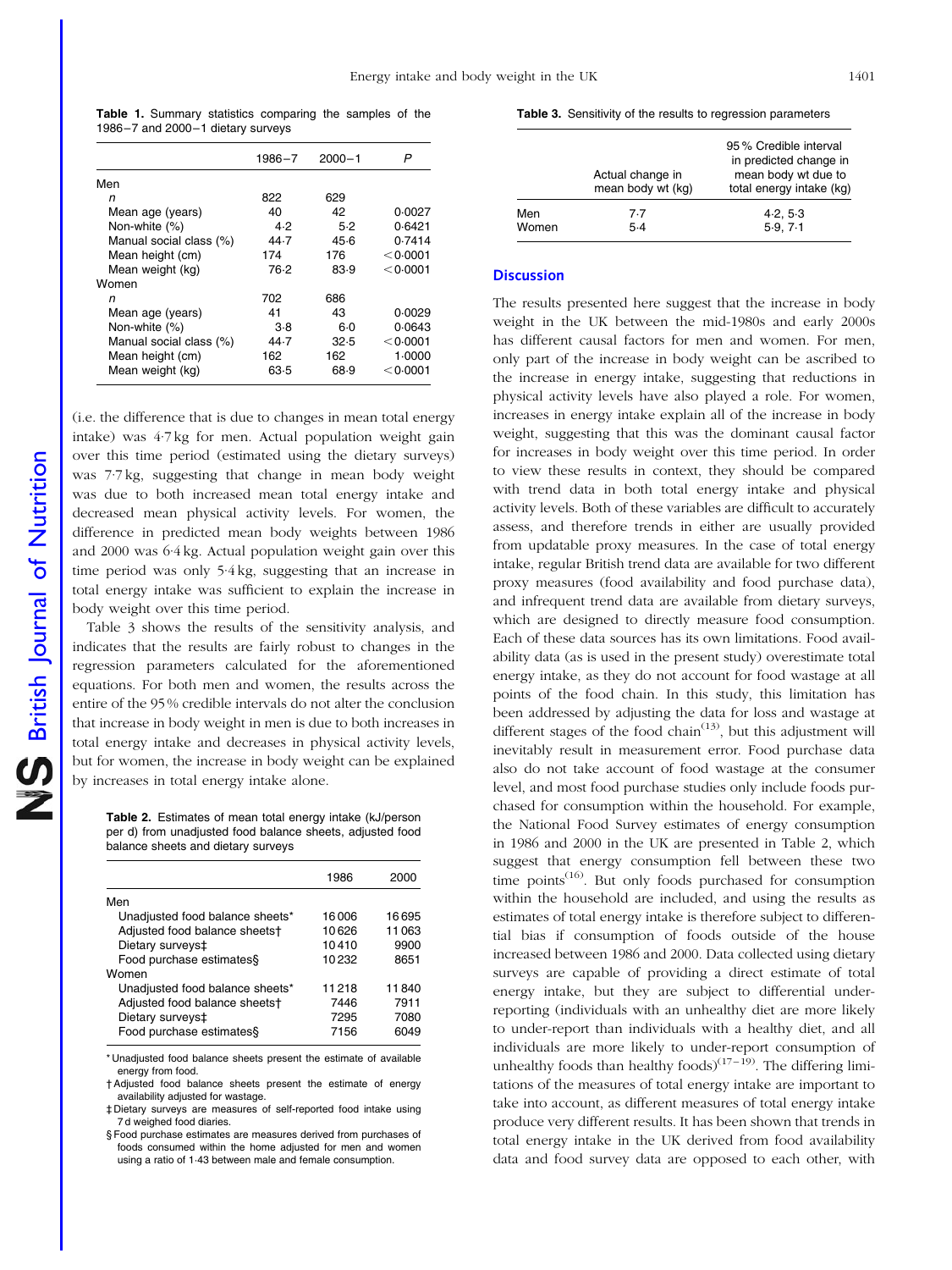energy intake trends increasing when food availability data are used and decreasing when food survey data are used<sup> $(20,21)$ </sup>. As shown in [Table 2](#page-3-0), the estimates of mean total energy intake provided by the dietary surveys at the two time points suggest that energy intake decreased between the mid-1980s and early 2000s. Using the dietary survey data in the calculations reported in the present study would produce a very different interpretation – that change in mean body weight over the time period for both sexes was due entirely to decreases in physical activity, and the corresponding decrease in mean total energy intake over the same period has not been enough to offset the increase in mean body weight. Indeed, a similar conclusion has previously been made from an investigation of dietary survey data $^{(1)}$ . In the present study, we have used food availability data rather than dietary survey data – this is because we believe that the biases introduced by the limitations of food availability data are likely to be more stable over time than those introduced by dietary survey data, meaning that trend data from food availability data are likely to provide a better reflection of true trends.

The conclusion that the increase in mean body weight is partially due to decreases in physical activity over the same time period is inconsistently supported by some trend data in population measures of physical activity. As with measures of nutrition intake, assessing population levels of physical activity behaviour requires accurate measurement of a range of physical activity-related domains. These discrete behaviours include sport, recreational and occupational activities, heavy domestic activity (gardening and housework) and active travel. They are usually assessed by self-report or more recently objective measures (e.g. accelerometery). Recent trends from the Health Survey for England in overall physical activity have suggested a gradual increase in the proportion of adults achieving current public health recommendations (assessed by self-report)<sup>(22)</sup>. In 1997, 32% of men met the recommendations, increasing to 42 % in 2008, and for women, 21 % met the recommendations in 1997, increasing to 31 % in 2008. However, there has been a consistent decline in active travel (walking and cycling) since  $1988^{(23)}$ . Stamatakis et  $al^{(24)}$  challenged the misperception that physical activity levels are in decline; despite decreases in occupational physical activity, they reported that there was a clear upward trend in sports participation from 1999 to 2004. Overall, there are inconsistencies in the temporal trends of population physical activity survey data, which confound possible explanations for changes in body weight. One possible explanation for the contribution of decreased physical activity levels to weight gain may be the impact of increasing sedentary behaviours across the population. Although no longitudinal data exist for this area in the UK, one study has reported that men and women spent at least 7 h/d being sedentary<sup>(25)</sup>, using estimates derived from heart rate. Clearly, sedentary behaviours for adults such as television watching or computer use are more available and in themselves are perhaps more persuasive behavioural choices, and perhaps may have an impact on opportunities and desire to be physically active.

The results presented in the present study are dependent upon the equations linking body weight and total energy

intake in individuals, which were derived from meta-analyses of doubly labelled water studies. Alternative equations have been derived using theoretical associations between BMR, physical activity levels, weight and height, with additional parameterisation using data from eight longitudinal weightloss studies<sup> $(26)$ </sup>. Models utilising these equations are freely accessible from the US Department of Health and Human Services website (http://www2.niddk.nih.gov/NIDDKLabs/ LBM/HallAJCN2008.htm). The alternative equations display a similar slope to those used in the analyses reported here, and if a low level of physical activity levels is assumed in the UK between the 1980s and 2000s, then the equations produce similar conclusions – that increases in total energy intake entirely explain the increase in body weight in women but not in men.

The method used here is subject to a number of limitations that should be addressed. The conclusions are dependent upon the assumption that the equations linking body weight and total energy intake in individuals are adaptable to populations, which could result in the individualistic fallacy (the opposite of the ecological fallacy, assuming that an association measured at the individual level is equivalent at the population level)<sup> $(27)$ </sup>. Both the ecological and the individualistic fallacy are a result of non-adjustment for confounding variables that influence the relationship at one level but not at the other level. The equations linking body weight and energy intake are unlikely to be heavily affected by confounding variables that have not been adjusted for (at either level) since the equation operates at the physiological level, where the contributing factors to change in body weight are either already included in the model (total energy intake) or considered to account for some of the variance around the regression line (physical activity levels). As can be seen in [Fig. 1](#page-5-0), for both sexes, the predicted mean body weight was lower than the actual measured mean body weight, and this may be evidence of misspecification of the equations, or could be a result of underestimates of total energy intake for the adult population of the UK (since food availability data include food that is available for consumption by children and by elderly people, who are likely to consume less than adults aged 19–64 years). Since the outcome of interest was 'change in predicted mean body weight', the misspecification at the two time points should cancel out. A further limitation is the change in the social distribution of women between the two dietary surveys that provided estimates of actual body weight for the two time periods. Obesity in women in Great Britain is socially patterned, with higher levels in the lower social classes<sup> $(2,28)$ </sup>. Therefore, the increase in mean body weight between the two time periods estimated by the differences from the dietary surveys is likely to be an underestimate of the true increase in mean body weight within women in Britain; consequently, the proportion of this increase that is due to increases in total energy intake may have been overestimated. Similarly, the average height of the male sample in 2000 was slightly larger than that in 1986, which may account for some of the difference in body weight between the two time points.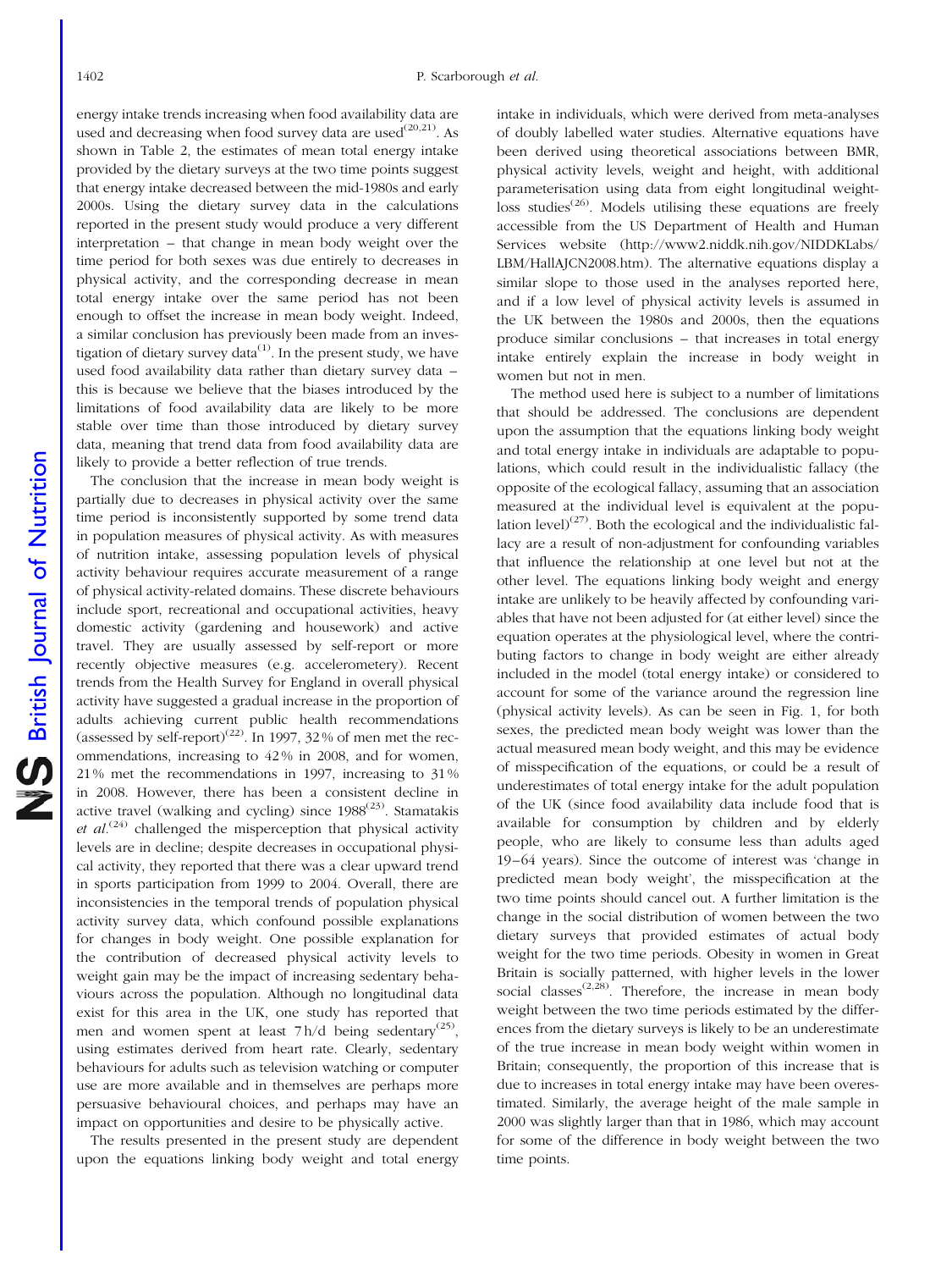<span id="page-5-0"></span>

Fig. 1. Comparison of predicted change in body weight between 1986 and 2000 with actual change in body weight between 1986 and 2000. Body weight is predicted from loss-adjusted food availability data. --, Actual change (men);  $-\leftarrow$ , predicted change (men);  $-\leftarrow$ , actual change (women); --, predicted change (women).

Another limitation is the inexact adjustment for food wastage used in the analyses. A method developed by the USDA was used here<sup> $(13)$ </sup>, rather than a method developed by the Department for Environment, Food and Rural Affairs, which may be more relevant to the UK setting<sup>(29)</sup>. There were two reasons for this choice – first, using the USDA methods produces comparable results with an earlier analysis of changes in body weight in the  $USA^{(6)}$ . Second, the USDA method is better designed for use with food availability data, which is used for the analyses presented here. The USDA method applies a conversion factor directly to each food category, which accounts for 'subsequent processing, trimming, shrinkage or loss between the farm and retail levels<sup> $(13)$ </sup>. However, the Department for Environment, Food and Rural Affairs method provides a conversion for sixty-five food categories not used for these analyses that relate to foods as bought and account for wastage and spoilage within the house<sup>(29)</sup>. While neither method adjusts for wastage at all stages of the food chain, the USDA method is more directly applicable to the data used in the analyses reported in this study. Because the USDA method does not account for wastage at the retail level or at the consumer level, it is possible that changes in retail- or consumer-level food waste between 1986 and 2000 could have an impact on the results reported here. Using alternative equations linking body weight and energy intake, Hall et  $al^{(30)}$  have also investigated the increase in body weight between the 1970s and the present day in the USA. This study produced similar results to those produced by Swinburn et al., but came to a different conclusion – that the amount of food that is wasted in the USA must be increasing. For the analyses that have been presented here, we have adjusted for food wastage within broad food groups, but we have assumed that within each broad food group, the proportion of food that is wasted in the UK has remained reasonably constant between 1986 and 2000. If this is not the case, and wastage of food in some (or all) food groups has increased, then our analyses will have overestimated the proportion of the increase in body weight that can be explained by increases in energy intake.

The results presented here are comparable with previous work using US data on food availability and increases in body weight between the 1970s and early 2000s. Using similar body weight–energy intake equations and a similar analysis design, it has been shown that increases in total energy intake over this time period were sufficient to explain increases in body weight for both children and adults $^{(6)}$ . The results were not stratified by sex, as has been the case here, but the difference in the US results and in the male UK results suggests that the obesity epidemic that has affected most Western developed nations may not have universal causal factors, implying that public health strategies to tackle obesity in the USA may not be suited to tackle obesity in the UK. Similarly, the results presented here suggest that the causal factors for population weight gain for male and female adults in the UK may not be exactly equivalent. This has implications for proposed interventions designed to tackle adult obesity in the UK. Obviously, effective interventions to improve both physical activity levels and dietary quality would be beneficial to men and women in the UK, but any effective sustainable intervention must result in a future energy intake/energy expenditure balance that is acceptable to the UK population. The results presented here suggest that to achieve such a balance, initiatives addressing the obesogenicity of the food environment will be beneficial for both men and women in the UK, and interventions increasing physical activity levels in men are also required. This could result in a balance that was achieved in the recent past, and hence may be acceptable to a future UK population.

Further research in this area could address other populations that have recently experienced a change in mean body weight. This could include children in the UK or populations from other countries. The methods employed here are easily reproducible, requiring only estimates of mean body weight from comparable nationally representative samples at two time points and adaptation of food availability data provided by the FAO. Replication of the results for other populations could provide greater insight into the aetiology of the obesity epidemic in developed nations, and it would also provide greater scrutiny of the limitations involved with this methodology (e.g. by comparing conclusions with proxy trends in total energy intake and physical activity levels in different countries).

#### Acknowledgements

P. S., C. F., M. R. and S. A. are supported by the British Heart Foundation. The authors declare no conflicts of interest. All of the authors contributed to the drafting of the manuscript. The idea for the project and the analysis plans were created by P. S., B. S., G. S. and S. A. The analysis was conducted by M. R. B. and P. S.

#### **References**

1. Prentice A & Jebb S (1995) Obesity in Britain: gluttony or sloth? BMJ 311, 437-439.